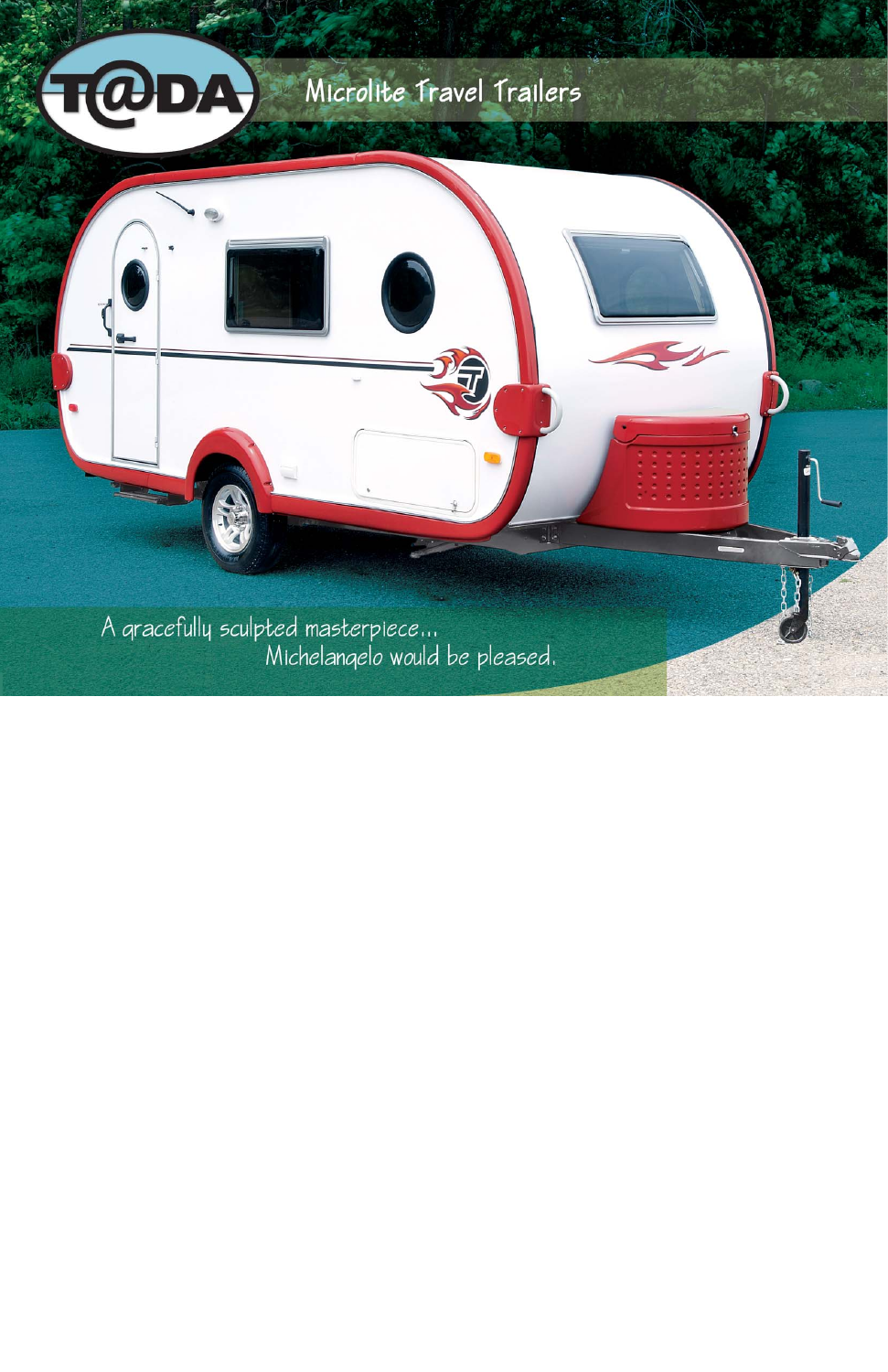# (TODA) Excitement at every curve.



One look at T@DA and you will understand why so many people are falling in love again with RVing. T@DA – the retro design of yesterday meets today's technology.

With a base weight of less than 2200 pounds, T@DA is lightweight, easy to tow and even easier to set-up and use. Plus, T@DA's innovative floorplan maximizes sleeping, living and storage space. It includes a fully functional kitchen with a refrigerator, microwave, stove top and sink. It even includes a bathroom and is available with a shower!

But it's not just T@DA's unique shape and terrific interiors that people love; it's also the technology that makes it one of the best values in the industry.

T@DA features an ultra-lite body design and an ultra-lite weight chassis. The body is fully laminated with *Alufiber®*, the industry's newest material. Its high-gloss finish is designed for years of durable use. Plus, T@DA includes double-pane, shatter-resistant windows, four corner stabilizer jacks and a front egress window.

So, are you ready to express yourself with T@DA? Just personalize your T@DA by picking your favorite body color, trim color and decal package. T@DA - it's excitement at every curve.





Whicle loading - Every effort has been made to<br>provide the greatest number of options for the<br>recreational vehicle cover. Along with these choices<br>comes the responsibility to manage the loads that<br>are imposed by the choice optional equipment not included. Net carrying<br>capacity (NCC) is determined by subtracting<br>unloaded vehicle weight (UVW) from gross vehicle<br>weight (GVWR) and includes fluids, options and<br>weight (GVWR) and includes fluids, o out options. Each unit includes a weight label which lists specific weight information for that unit.

The AC is also equipped with a heat pump to warm you up when the campfire just won't cut



it. A 12,000 BTU furnace is also available.

Sit back and watch your favorite movies on the optional 15" flat screen TV with integrated DVD player, and a remote control is included for your convenience.



| Axle<br>Weight | <b>Unloaded</b><br>Vehicle<br>Weight | <b>GVWR</b> | Net Cargo<br>Capacity | Hitch<br>Weiaht | Exterior<br>Lenath | Exterior<br>Width | Exterior<br>Height | Interior<br>Height |
|----------------|--------------------------------------|-------------|-----------------------|-----------------|--------------------|-------------------|--------------------|--------------------|
| 1977           | 2121                                 | 3300        | 1179                  | 144             | 18'5''             | 6'7''             | 7'11"              | 5'9''              |

T@DA is available with a slider screen door. You will love how easily this screen door works! Let the air in and keep the bugs out!

#### **Dinette** Toilet *//*Shower<br>Combo Unit /Shower erts to Ex Sleeping Space Overhead Cabinets Cabin<br>Bed Above Bed Oversized Bed jerhead<br>: Above Overhead Cabinets Sink / Stove Top Countertop with Microwave (Opt.) Storage Below **Refrigerator** Overhead:Cabin Storage Cabinet **Exterior Storage Exterior Storage**

T@DA includes a standard 5 gallon cassette toilet. The portable cassette toilet tank stores in an exterior compartment for easy storage and removal (standard feature, shown above right).

You just bring the popcorn! warm you up when the campfire just won't cut head with water-saver feature, shower curtain and a hot & cold sink Screen Door The optional Hydro Package includes a 6 gallon water heater, shower-



faucet for the galley sink. The bath is prepped for a 22 gallon tote-along portable tank, available through your local dealer (shown above left).

taD

# T@DA Floorplan

### Air Conditioner with Heat Pump

The optional 12,000 BTU *Cool Cat* air conditioning system will keep you comfortable on those too-warm days.

## TV/DVD Combo

## Optional Features



| <b>Fresh Water</b><br><b>Tank Standard</b><br>(aal.) | <b>Grev Water</b><br>Tank (gal.) | <b>Black Water</b><br>Tank (gal.) | <b>LP Capacity</b> | <b>Water Heater</b><br>Opt. | LP Furnace<br>Opt. | <b>Tire Size</b> |
|------------------------------------------------------|----------------------------------|-----------------------------------|--------------------|-----------------------------|--------------------|------------------|
| 22                                                   | Prepped for tote-<br>along tank  | 5 Gal. cassette                   | $(1)$ 20 lb.       | 6 Gal.                      | 12,000 BTU         | ST205/75R14      |

#### Weights & Lengths

#### Sizes & Capacities

#### Hydro Package



12 V refrigerator & optional microwave

#### Visit www.Tada−rv.com for more photos, specifications and information!

 $\bullet$ 

Shown below and on cover with optional Fireball decal package.